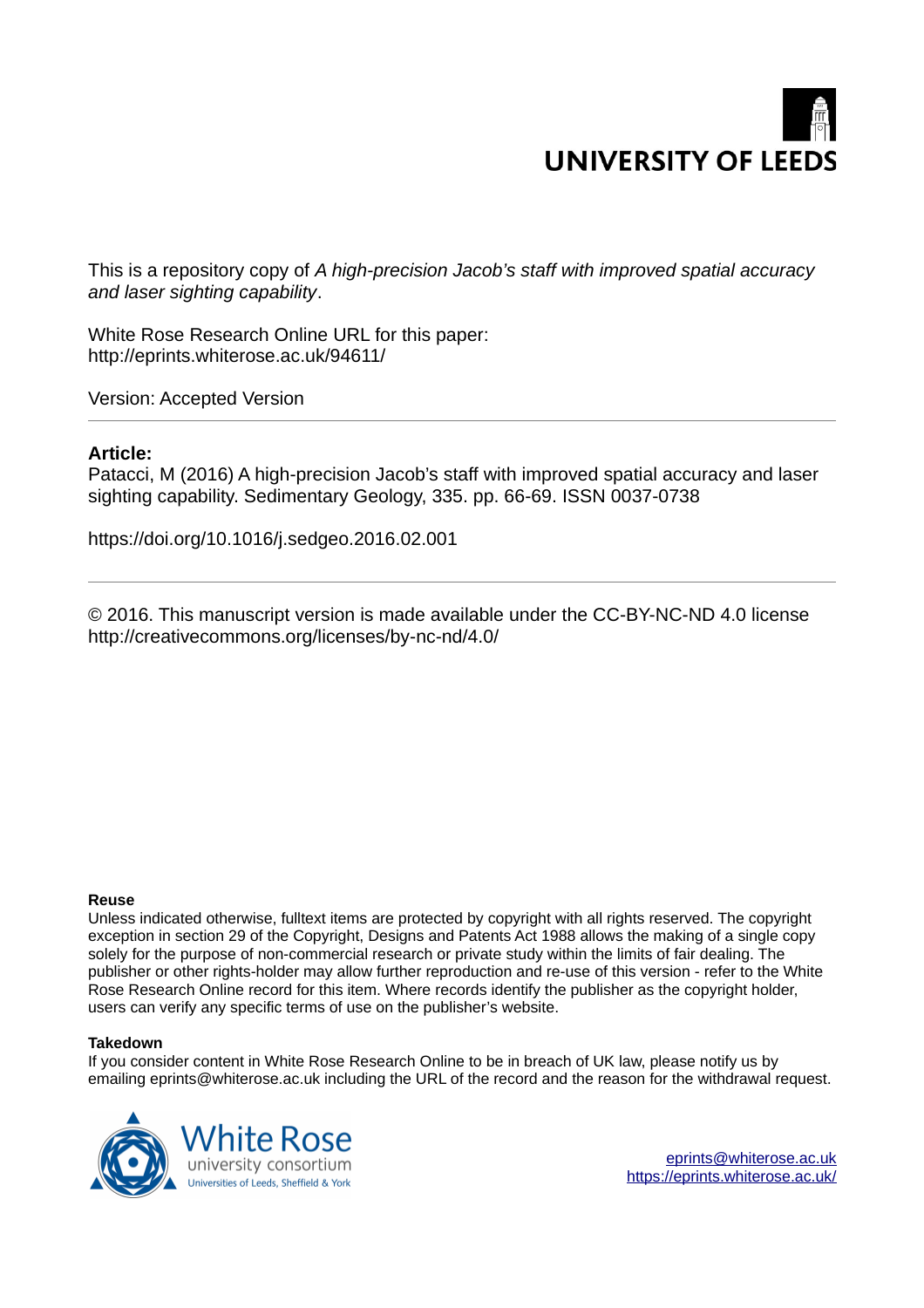#### A high-precision Jacob's staff with improved spatial accuracy and laser sighting capability

1 Marco Patacci<sup>a</sup>

a 2 a <sup>a</sup> Turbidites Research Group, School of Earth and Environment, University of Leeds, Leeds LS2 9JT, UK

3 Email: M.Patacci@Leeds.ac.uk

4

#### 5 **Abstract**

6 A new Jacob's staff design incorporating a 3D positioning stage and a laser sighting stage is 7 described. The first combines a compass and a circular spirit level on a movable bracket and the 8 second introduces a laser able to slide vertically and rotate on a plane parallel to bedding. The new 9 design allows greater precision in stratigraphic thickness measurement while restricting the cost and 10 maintaining speed of measurement to levels similar to those of a traditional Jacob's staff. Greater 11 precision is achieved as a result of: a) improved 3D positioning of the rod through the use of the 12 integrated compass and spirit level holder; b) more accurate sighting of geological surfaces by 13 tracing with height adjustable rotatable laser; c) reduced error when shifting the trace of the log 14 laterally (i.e. away from the dip direction) within the trace of the laser plane, and d) improved 15 measurement of bedding dip and direction necessary to orientate the Jacob's staff, using the 16 rotatable laser. The new laser holder design can also be used to verify parallelism of a geological 17 surface with structural dip by creating a visual planar datum in the field and thus allowing 18 determination of surfaces which cut the bedding at an angle (e.g., clinoforms, levees, erosion 19 surfaces, amalgamation surfaces, etc.). Stratigraphic thickness measurements and estimates of 20 measurement uncertainty are valuable to many applications of sedimentology and stratigraphy at 21 different scales (e.g., bed statistics, reconstruction of palaeotopographies, depositional processes at 22 bed scale, architectural element analysis), especially when a quantitative approach is applied to the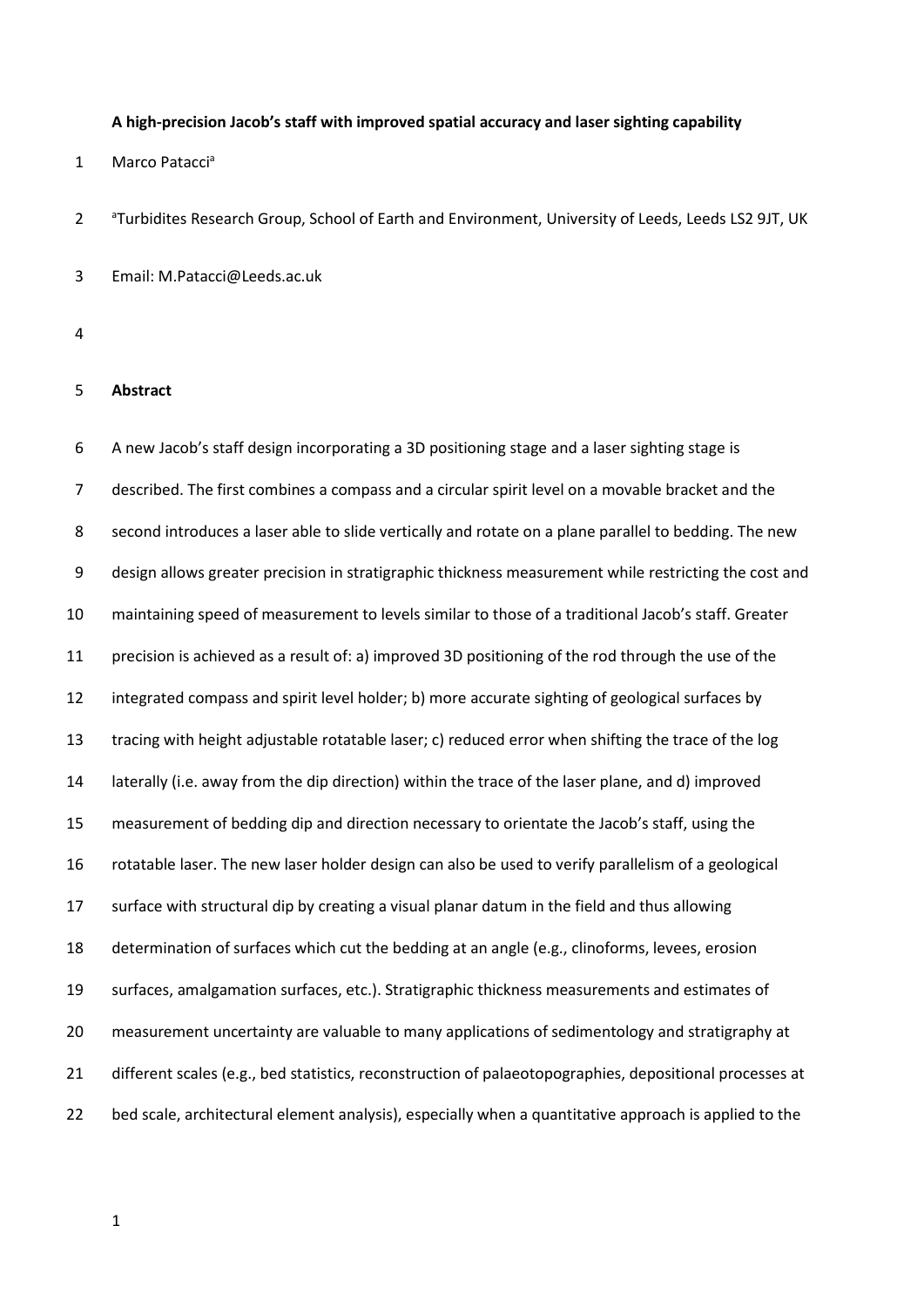analysis of the data; the ability to collect larger data sets with improved precision will increase the 24 quality of such studies.

25 Keywords: Jacob's staff; Stratigraphic thickness; Sedimentary logging; Outcrop; Measuring errors.

**1. Introduction** 

 Measuring stratigraphic thicknesses in an accurate manner is one of the key data acquisition workflows for sedimentologists and stratigraphers. Some examples of the type of research that benefits from high precision stratigraphic thicknesses measurements include: characterisation of depositional processes at bed scale (e.g., Eggenhuisen et al. 2011; Sumner et al., 2012; Fonnesu et al., 2015); reconstruction of short-time variability of creation and fill of accommodation space (e.g., Banham and Mountney, 2003); architectural analysis (e.g., palaeo-depths of channels related to 33 measurements of channels fills and bars, Bridge and Tye 2000; deep water lobe thicknesses, Prélat and Hodgson, 2013; Marini et al. 2015); outcrop-derived angles of progradation or aggradation of parasequences (e.g., Zhu et al 2012); analysis of bed thickness statistics (e.g., Marini et al., 2016); population of numerical models using thickness data from outcrop (e.g., Amy et al., 2013). The simplest tool used in the field to measure stratigraphic thicknesses is a tape measure, commonly the rigid folding type. This is quite effective in certain outcrop conditions, such as when measuring horizontal beds on a vertical outcrop face or dipping beds on a face parallel to their dip direction (e.g., along a road cut), because the apparent and real thicknesses of the beds in these configurations coincide. However, when the apparent and real thicknesses of beds diverge, measurement using a tape can be very difficult to carry out in a precise manner. For example, this is the case with low relief outcrops where bedding is anything but vertical, such as while logging along a ridge crest leading to a hilltop or along a wave-cut platform (Figure 1). Another situation when a tape measure is not very effective is the case of a significant interval (e.g., metres to tens of meters) without clear surfaces indicating the structural dip (e.g., a very thick unit without internal bedding or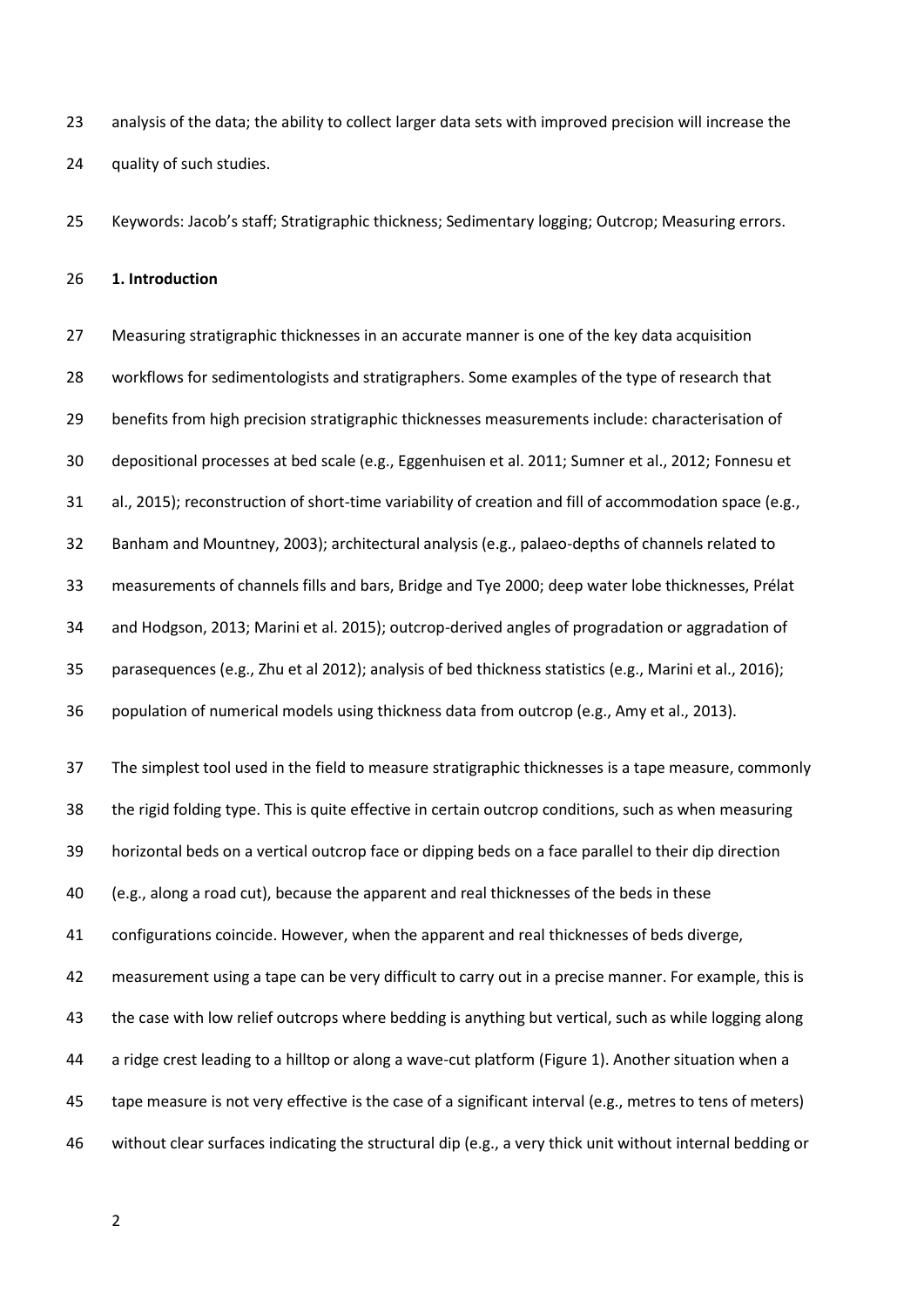with disrupted bedding or a covered interval). In these scenarios stratigraphic thickness 48 measurements must be carried out by sighting, for which the most effective tool is a Jacob's staff (see Merriam and Youngquist (2002) for an historical prospective and for a discussion on the origin 50 of the name). In its simplest version a Jacob's staff for logging purpose is a vertical rod of known height with a device to help sighting mounted on its top (e.g., a sight or a flat disc). The rod is then placed orthogonal to bedding (often with the aid of a compass and a clinometer) and the sighting device is used to measure true stratigraphic thicknesses (Figure 1; see also Compton (1985), chapter 54 11, and references therein). In the last twenty years, improved models of Jacob's staff have been developed (e.g., Elder, 1989; Brand, 1995; Evans, 2002), aiming to increase measurement precision and ease of use, while at the same time maintaining reasonable manufacturing costs. This paper 57 describes a new Jacob's staff, with some key improvements over the currently used models.

#### **2. New Jacob's staff**

*2.1. Design* 

60 The new Jacob's staff (Figure 2A) consists of three main parts: a vertical rod measuring 210 cm, a 3D positioning stage (Figure 2B-C) and a laser sighting stage (Figure 2D). The vertical rod is composed of four pieces which can be connected and disconnected in the field for ease of carrying. Three of the pieces are 50 cm long, and the uppermost is 60 cm long (see Figure 2E for a detail of the connecting mechanism between rod pieces) combining to allow measurements up to 2 metres. The rod has a cm-scale graduation from 0 to 210 cm, with each 10s of centimetre mark highlighted to make reading vertical values easy. A first novelty of this new design is the 3D positioning stage (Fig. 2B-C). This consists of a base plate compass and a circular spirit level glued on to a plate, which is connected to an adjustable angle gauge by a 90 degree bracket. The bracket is mounted on a vertically sliding block that can be fixed in a defined position using a screw clamp. With the angle gauge set at zero, the plate on which compass and spirit level are hosted is orthogonal to the vertical rod, but can be rotated in the vertical plane using the angular scale to match the structural dip of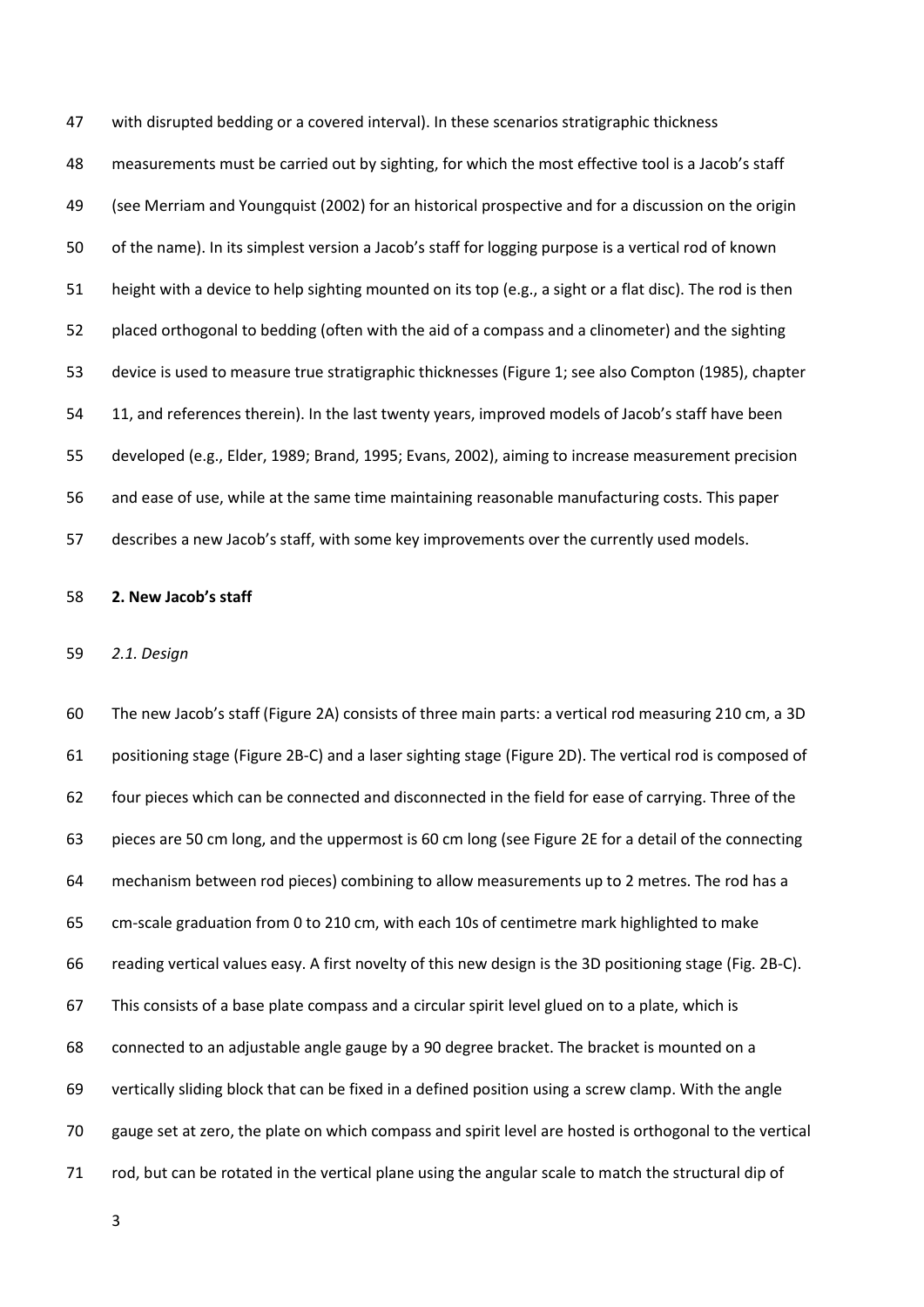72 bedding before being clamped in position. The second element of the novel Jacob's staff is a laser sighting stage (Fig. 2D), which allows a pen-shaped laser to rotate around and to move up and down along the rod. Note that the laser is only able to rotate on a plane orthogonal to the rod itself.

 The materials were selected for their strength, weight, durability to wear and tear and for their lack of magnetism, to avoid the compass being affected (aluminium being chosen for most of the parts, including the rod). The rod parts and the angle gauge can be bought from most builders merchants, while the laser holder was manufactured. Regarding the compass, a relatively inexpensive base plate compass was deemed sufficient. For the laser, a very inexpensive green light 1mW laser was chosen to allow its light to be visible even in bright sun and to a reasonable distance. The maximum sighting distance is dependent on lighting conditions, and can vary from around 10-20 metres under direct 82 sunlight on a bright sunny day to >100 metres in dark cloudy conditions. Manufacturing and assembly was carried out by Antony Windross and Stephen Burgess at the instrument workshop of 84 the School of Earth & Environment (University of Leeds).

#### *2.2. Suggested mode of use*

86 Before starting logging, as with any Jacob's staff, a precise measure of the strike and dip of the bedding should be obtained. The four parts composing the rod should be assembled and the two moving pieces (3D positioning stage and laser holder) inserted and fixed to the rod. The compass dial should be set to the structural dip direction and the angle gauge should be set to the angle of dip.

 To begin the measurement, the user should place the base of the rod on the initial point of measurement (e.g., the base of a bed; a trowel inserted in the soil below the bed might be used to 92 provide a solid base in case of loose sediments). The Jacob's staff should then be aligned to be orthogonal to structural dip checking that the North needle of the compass aligns with the North on the compass dial and that the air bubble of the circular spirit level is in its central position (Figure 3). At this point the user should start moving the laser holder vertically along the rod intermittently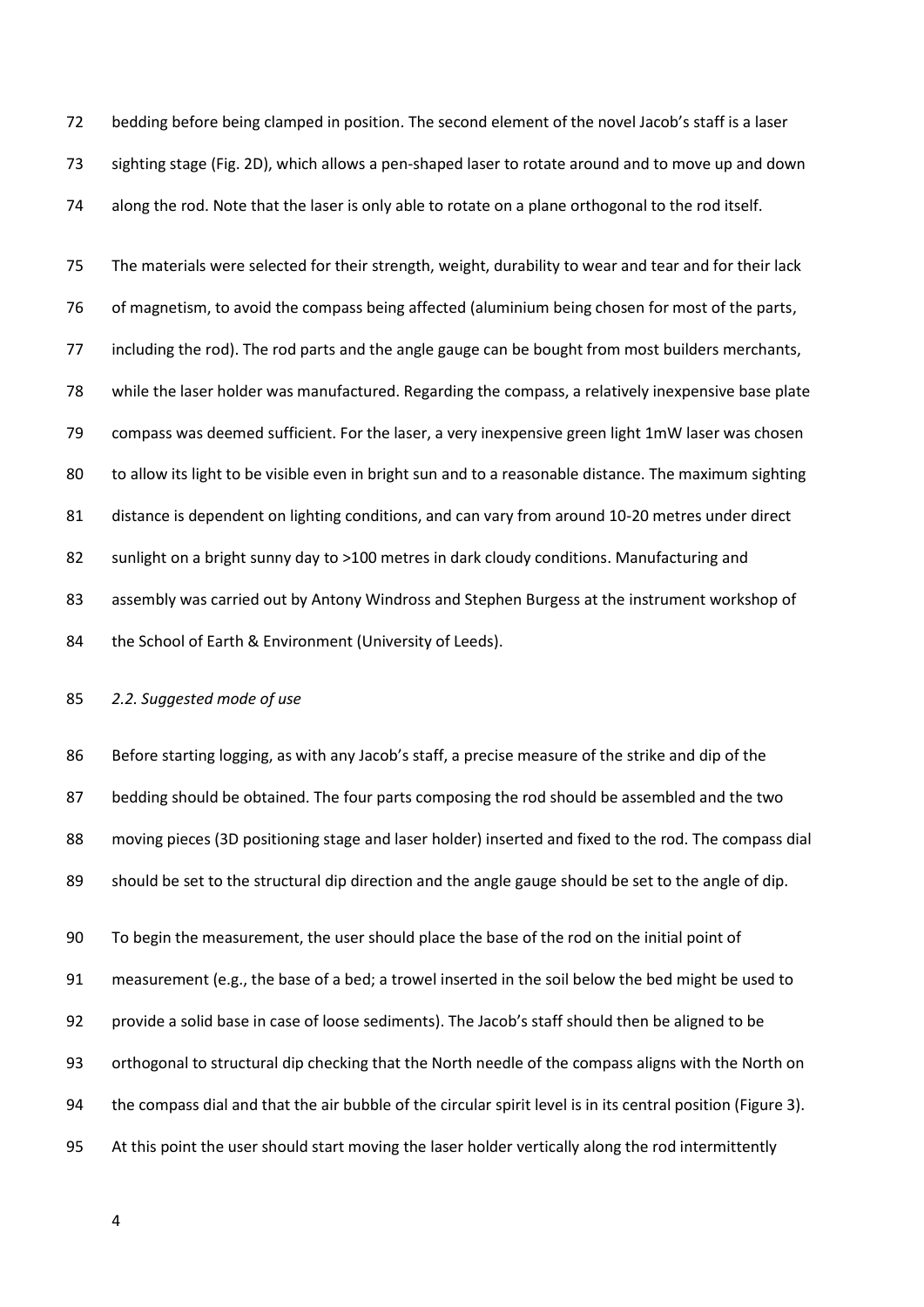activating the laser beam to check where the laser projects on the outcrop. Once a surface to be recorded on the log (e.g., an internal surface within a bed, a base or a top of a bed, etc.) is illuminated by the laser dot, a measure can be read off the graduated values on the rod. If in the first 2 metres there is not any significant surface, the position of the 2 m point (or another suitable value, chosen to make the measurement easier) should be used as the starting point for the next measurement. It should be noted that if the surfaces to be measured are very closely spaced (e.g., a 102 few centimetres in true vertical distance), it might be more time efficient to only use the Jacob's staff to measure key surfaces spaced around 1-2 metres in true vertical distance and use a conventional tape measure to integrate the measure by adding the intervening surfaces. By applying 105 this technique, the speed of measurement using the new Jacob's staff is roughly comparable to that of a conventional staff.

#### *2.3. Main use of the rotatable laser*

 Ideally, it would be best for the trace of the log to follow the direction of the structural dip of the succession. However, this is not always possible and in some cases, a lateral shift is required. When possible, this should be performed by walking a known surface parallel to bedding and restarting the log in the new location. However, when this is not possible, accurate sighting may be necessary to 112 find a new starting point. A key design feature of the described Jacob's staff improves this action by 113 allowing the rotatable laser to describe a plane orthogonal to the Jacob's staff rod (i.e. on a bedding 114 plane). The user is therefore able to project the laser dot on the outcrop at any angle away from the dip direction of the bedding (Figure 3). However, care must be taken as the larger the angle away 116 from the direction of the dip the more any error in the measured value of the strike direction and 117 dip angle used to orientate the Jacob's staff will be amplified. This effect is in addition to the error caused by the longer sighting distance associated with this action. If the outcrop is mainly oriented 119 parallel to the bedding strike, any error on the strike value will be significantly amplified – errors on 120 the dip angle less so  $-$  and vice versa, so that on an outcrop mainly extending along the dip direction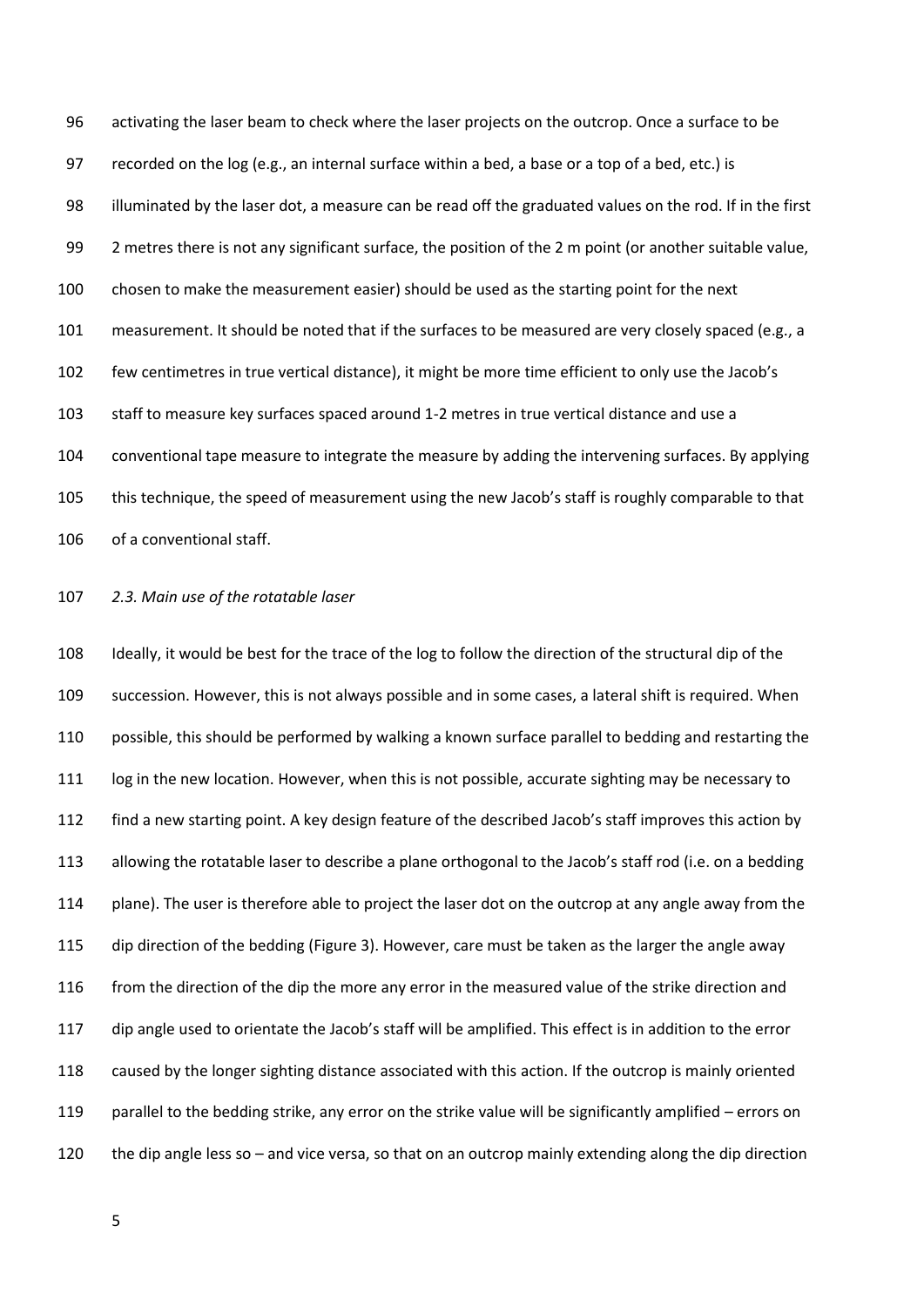errors in dip angle will be the most amplified. This type of error can be minimised by improving the measurement of the direction and angle of the dip by using the rotatable laser (see next paragraph).

# *2.4. Other uses of the rotatable laser*

 If the outcrop is laterally extensive, rotating the laser holder will result in the laser dot projected on 125 the outcrop to 'follow' a surface parallel to the regional dip (e.g., the planar base of a thin sediment 126 bed). This technique can be used to verify and refine the value of strike and dip angle of the bedding measured with a conventional compass. If it is clear from other sedimentological observations that the surface in observation should be parallel to the regional dip and the laser dot on the outcrop 129 does not 'follow' it, it is likely that the values of dip direction and angle chosen to orientate the 130 Jacob's staff are not correct. Conversely, if the values of dip direction and angle are known to be 131 correct and the laser dot on the outcrop does not 'follow' a certain surface, it is possible to infer that the surface in question is not parallel to structural dip. For example, this technique could help recognise shallow clinoforms, levees, bar forms or remobilised deposits. In a sequence of amalgamated event beds, it could make possible to establish if the amalgamation surfaces are bedding-parallel or are at an angle to it, indicating incision. Similarly, in a section characterised by low angle unconformities, this approach might improve their recognition and help establish the degree of change in bedding attitude.

## **3. Measuring errors**

 Whichever technique is used, evaluating errors affecting stratigraphic measurements is difficult, 140 mainly because of the lack of a 'true' value against which to validate the results (in a tabular 141 succession, core from a behind outcrop drilling project could provide such 'true' value). In addition 142 to the skill of the user, key factors defining the amount of error are the type of instrument used for 143 logging (e.g., tape measure or different models of Jacob's staff) and the type of exposure. The latter component can be broken down into the geometrical configuration of the topography in relation to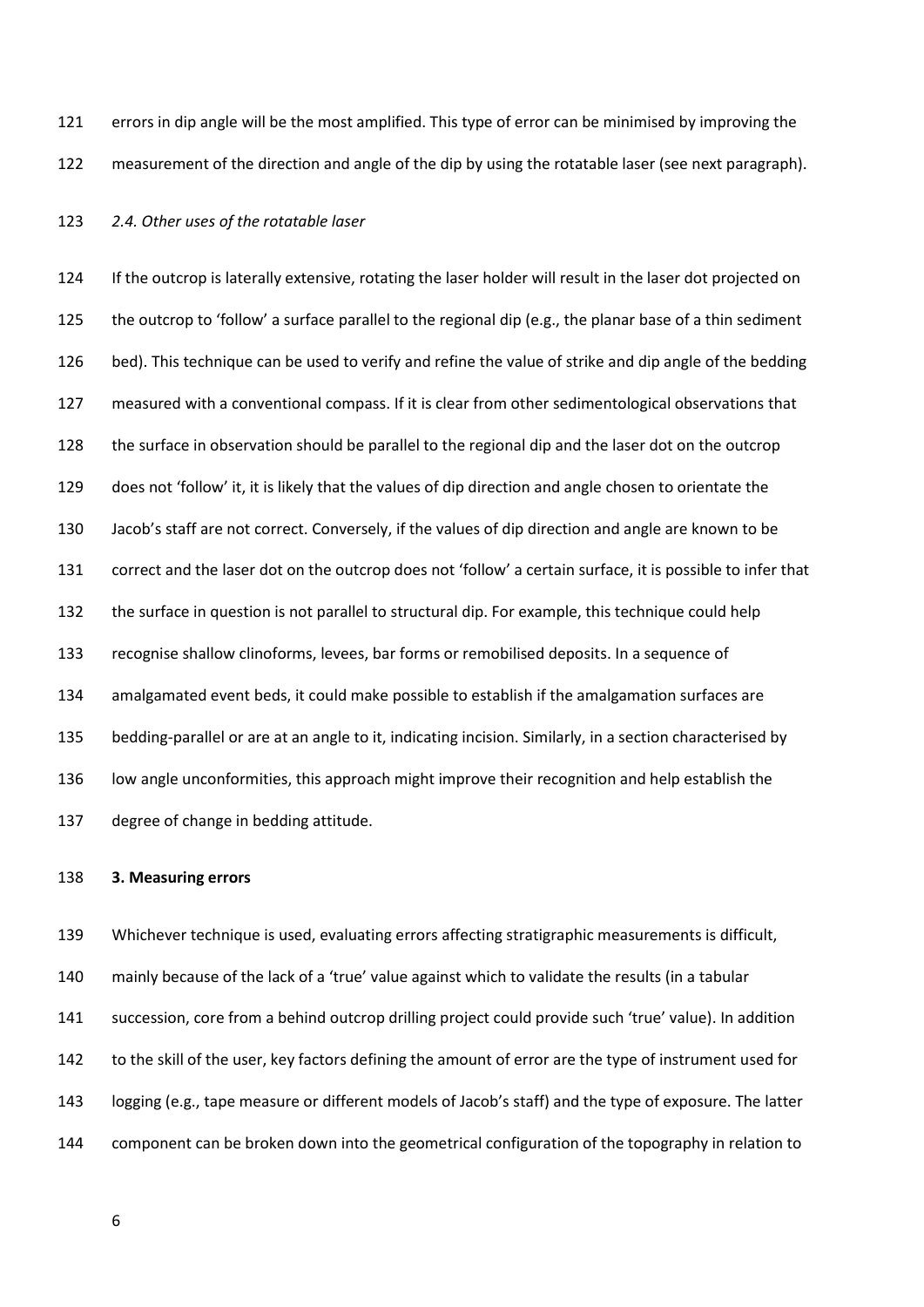the regional structural dip (hence the required sighting distance; see Figure 1) and into the quality of exposure (e.g., presence of soil or plant cover, intensive rock weathering, etc.).

 The amount of error associated with measurements of stratigraphic thicknesses can be highlighted by comparing logs of the same stratigraphic section by different authors. An example is provided by the work of Kneller and McCaffrey (1999) and Patacci et al. (2014) who logged the same section outcropping along the road D110 to the village of Braux, in the French Alps (Annot Sandstones). Comparison of the 46m thick interval between the base of beds Z and A of Patacci et al., 2014 reveals that measurements of 24 1-3 metres thick intervals (from bed base to bed base) with rare exceptions have differences of up to 10%. However, the differences tend to compensate each other and differences for stretches of several meters are between 1% and 3%; both sections have excellent outcropping conditions along the road cut and were logged with a tape measure.

156 The lack of a 'true' reference value when measuring stratigraphic thicknesses means it is difficult to 157 assess the precision of the newly designed Jacob's staff. However, Marini et al., (2016) recently 158 published the first dataset acquired with the new Jacob's staff described in this paper, a portion of 159 which can be compared with Log VI of Southern et al. (2015), logged with a traditional Jacob's staff. Although the purpose of the work was different, both logs were measured at the same resolution down to 1 cm. The logged section includes a mix of different logging conditions along a mountain crest, with some very difficult stretches, both because of the geometrical configuration (e.g., bedding shallowly dipping into the subsurface and shallowly sloping terrain) and also because of 164 some covered or poorly outcropping intervals, making the use of the Jacob's staff essential. Comparison of 19 selected 1-5 metres long intervals for which original measurement data were available (for a total thickness of 48 metres) indicates differences up to 20%. As in the Braux road section example, the differences tend to compensate, resulting in errors for stretches of several meters between 2% and 5%. It should be noted that the larger differences in this case are likely due 169 to the difficult outcrop conditions and that a major benefit of the new Jacob's staff is thought to be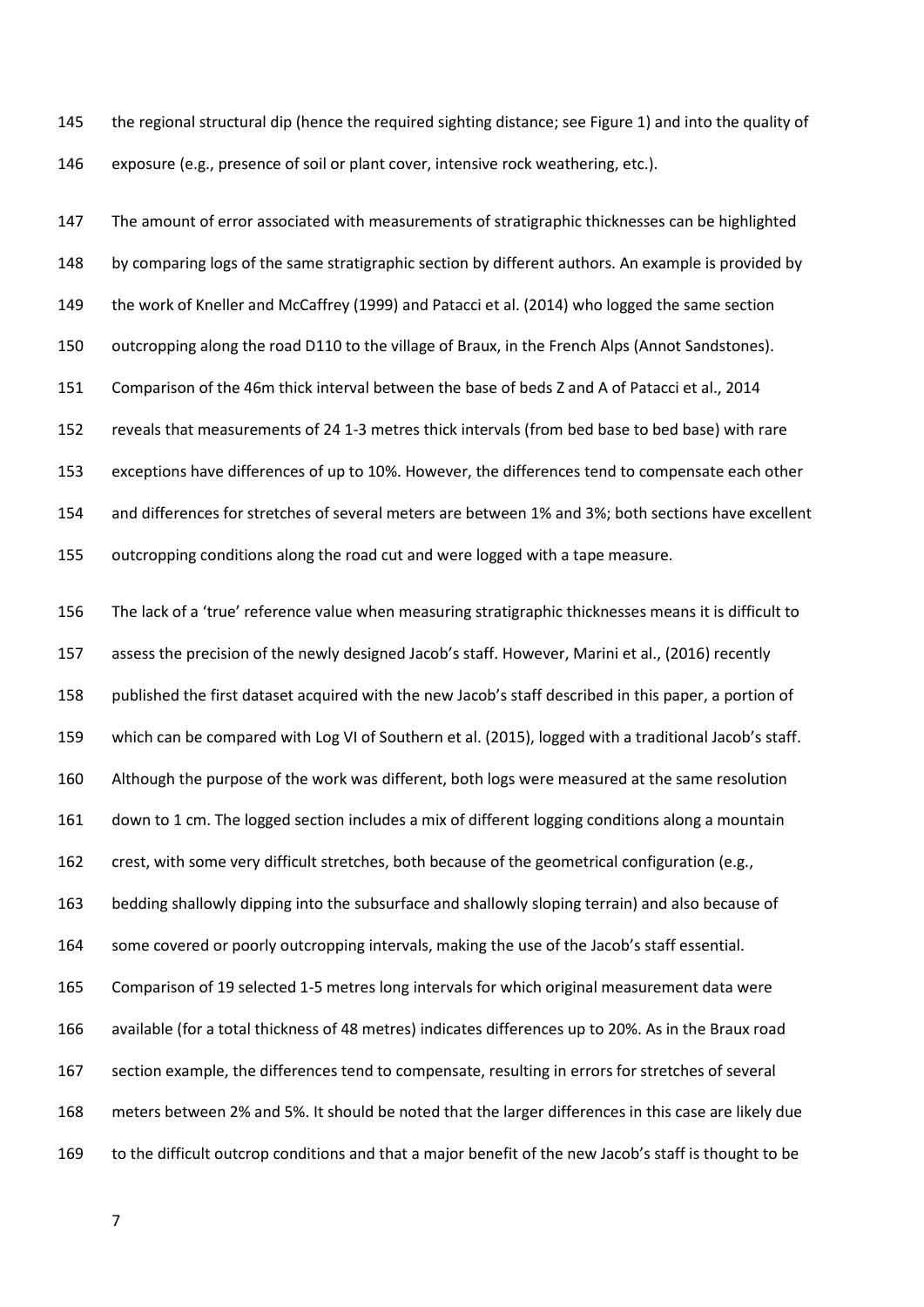in reducing the larger errors associated with this type of scenario therefore improving measurement repeatability.

 Although the examples provided above (chosen principally on the basis of the data availability to the author) might help the interpretation of stratigraphic thickness measurements and their associated errors, a detailed comparison of different logging techniques and the resolution and repeatability of 175 such measurements is outside the scope of this paper; it is an area of methodological research awaiting further study.

# **4. Conclusions**

178 The described new Jacob's staff design includes a number of improvements which can be achieved

at a reasonable cost and are aimed at increasing the precision of stratigraphic thicknesses

180 measurement while maintaining the logging speed of a traditional Jacob's staff.

 A number of factors contribute to an increase in measurement precision and repeatability compared 182 to a traditional Jacob's staff: a) improved 3D positioning of the rod through a revised compass and spirit level holder; b) more precise sighting of measurement points due to movable laser stage; c) reduced error when shifting the trace of the log laterally (i.e., away from the dip direction) and d) 185 improved measurement of bedding necessary to orientate the Jacob's staff. The last two factors are possible due to the ability to turn the laser and project a visual planar datum to aid in the recognition of depositional or erosional surfaces at an angle to structural dip. Although defining the precision of the new instrument is challenging and awaits further work, a short compilation of examples shows that stratigraphic thickness measurement errors can be significant, especially when values for individual metres-long stretches are required. It is also 191 apparent that the largest errors occur most likely when outcrop conditions are difficult, in terms of orientation of the geological structure to the land surface, or the degree of outcrop. In these 193 Scenarios the new Jacob's staff can help to improve precision and repeatability of stratigraphic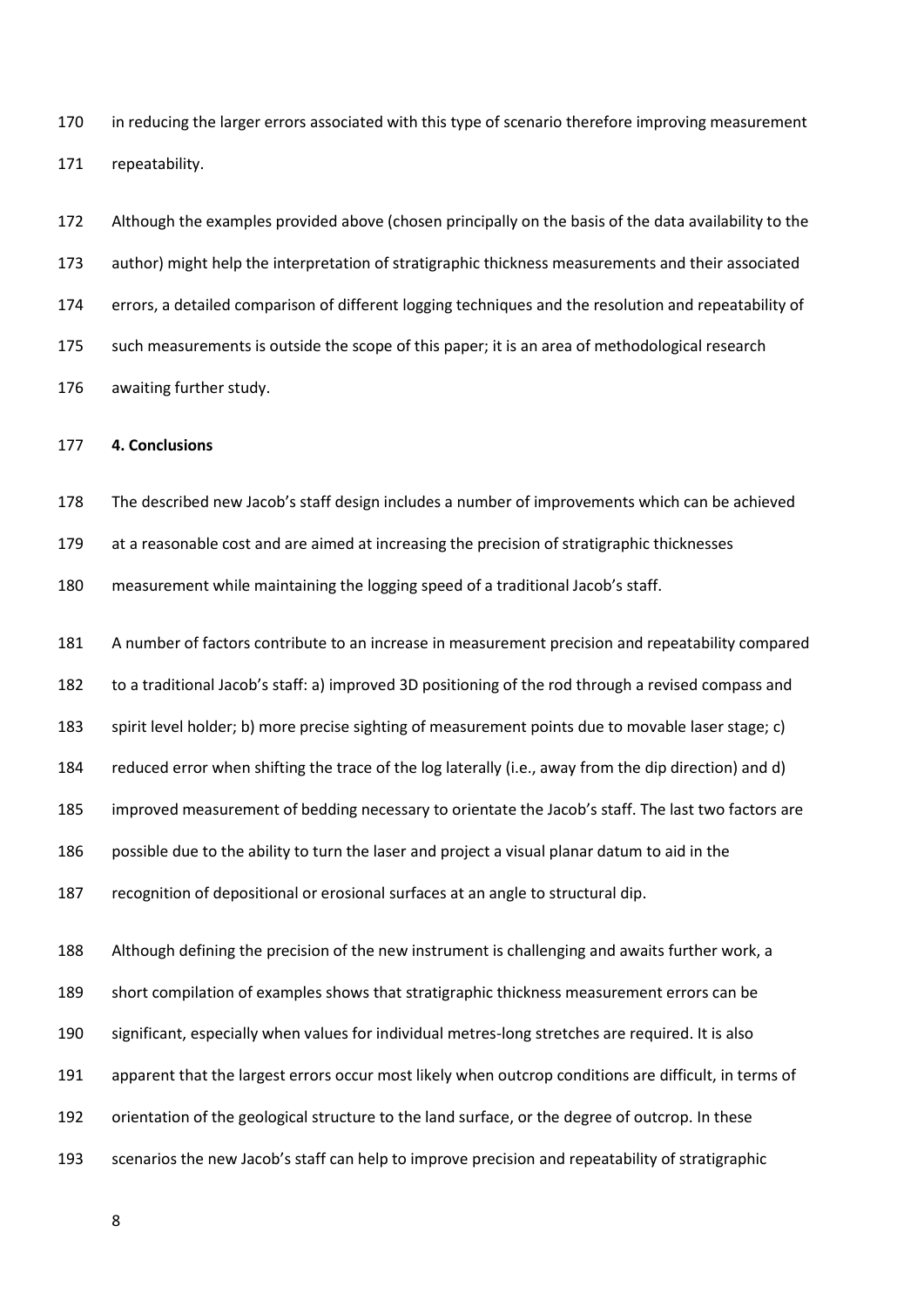thickness measurements and hence to reduce the associated uncertainty in the description and interpretation of the dataset.

# **Acknowledgements**

 I would like to thank Antony Windross (University of Leeds) for high-quality engineering and 198 manufacturing of the described Jacob's staff; Fabrizio Felletti (University of Milan) for introducing 199 me to the use of the Jacob's staff; Sarah Southern (University of Leeds; now at the University of Calgary), Marco Fonnesu (University College Dublin) and Claudio Casciano (University of Camerino) 201 with whom I logged with a traditional and the new model for their comments. I am especially 202 grateful to Mattia Marini (University of Milan) for his feedback on the new Jacob's staff design while logging together in the field; finally, thanks to Bill McCaffrey (University of Leeds) for valuable comments and careful proofreading of the manuscript.

#### **References**

- Amy, L. A., Peachey, S. A., Gardiner, A. R., Pickup, G. E., Mackay, E. and Stephen, K. D., 2013.
- Recovery efficiency from a turbidite sheet system: numerical simulation of waterflooding using
- outcrop-based geological models. Petroleum Geoscience 19, 123-138.
- Banham, S.G. and Mountney, N.P. 2013. Controls on fluvial sedimentary architecture and sediment-
- fill state in salt-walled mini-basins: Triassic Moenkopi Formation, Salt Anticline Region, SE Utah, USA.
- Basin Research 25, 709-737.
- 212 Brand, L., 1995. An improved high-precision Jacob's staff design. Journal of Sedimentary Research, v. A65 (3), 561-580.
- Bridge, J.S. and Tye, R.S., 2000. Interpreting the Dimensions of Ancient Fluvial Channel Bars,
- Channels, and Channel Belts from Wireline-Logs and Cores. AAPG Bulletin 84, 1205-1228.
- Compton, Robert R., 1985. Geology in the Field. Wiley Press, New York, 229-234.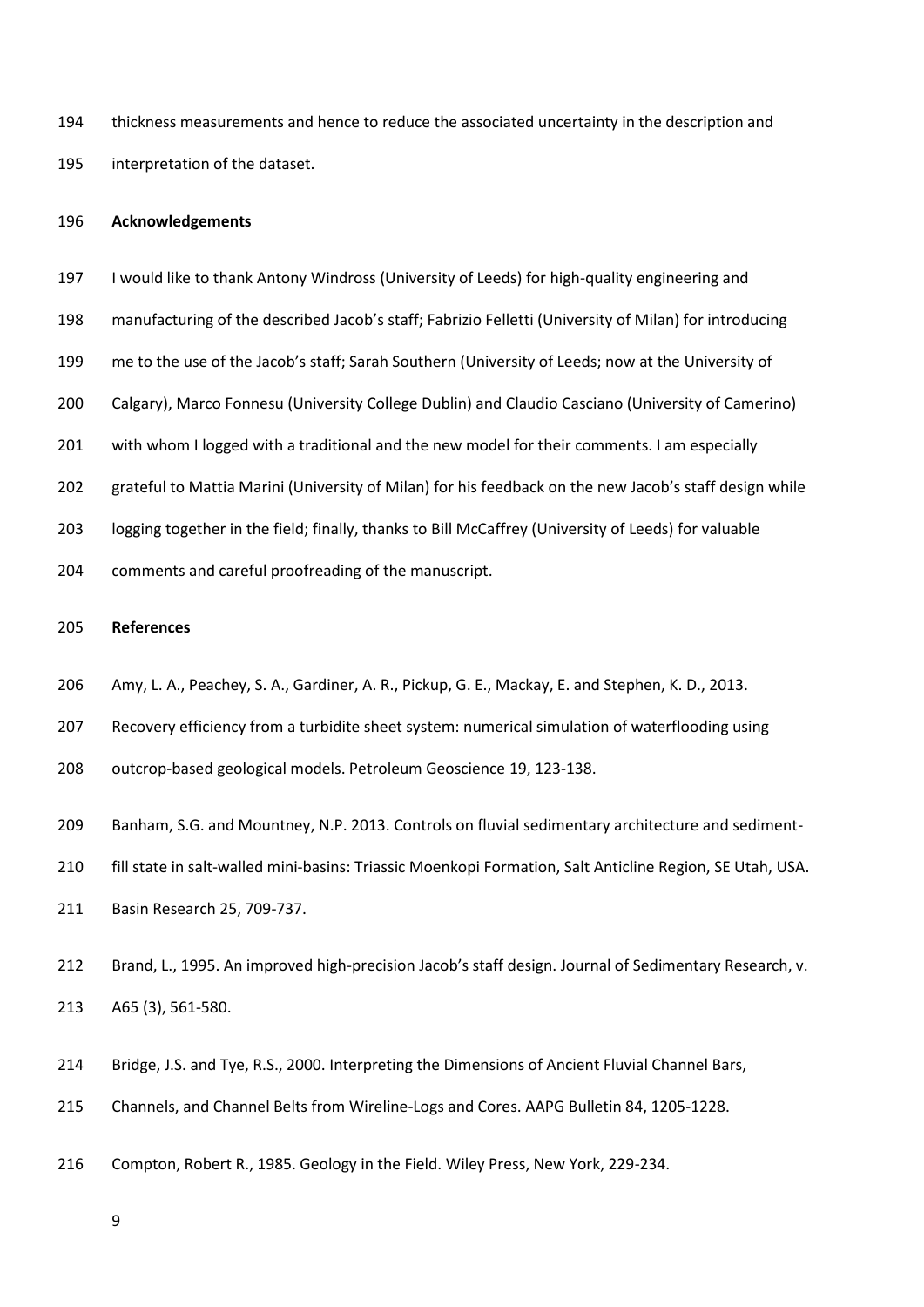- Eggenhuisen, J. T., McCaffrey, W. D., Haughton, P. D. W. and Butler, R. W. H., 2011. Shallow erosion beneath turbidity currents and its impact on the architectural development of turbidite sheet systems. Sedimentology 58 (4), 936-959.
- Elder, W.P., 1989. A simple high-precision Jacob's staff design for the high-resolution stratigrapher. Palaios 4, 196-197.
- 222 Evans, K., 2002. Inexpensive Jacob's staff with laser sight. Journal of Sedimentary Research 72 (3), 449-450.
- Fonnesu, M., Haughton, P. D. W., Felletti, F. and McCaffrey, W. D., 2015. Short length-scale
- variability of hybrid event beds and its applied significance. Marine and Petroleum Geology 67, 583-

603.

- Kneller, B. C. and McCaffrey, W. D., 1999. Depositional effects of flow nonuniformity and
- stratification within turbidity currents approaching a bounding slope; deflection, reflection, and

facies variation. Journal of Sedimentary Research 69 (5), 980-991.

- 230 Marini, M., Milli, S., Ravnås, R., & Moscatelli, M., 2015. A comparative study of confined vs. semi-
- confined turbidite lobes from the Lower Messinian Laga Basin (Central Apennines, Italy):
- Implications for assessment of reservoir architecture. Marine and Petroleum Geology 63, 142-165.
- Marini, M., Patacci, M., Felletti, F. and McCaffrey W.D., 2016. Fill to spill stratigraphic evolution of a
- confined turbidite mini-basin succession, and its likely well bore expression: The Castagnola Fm, NW
- Italy. Marine and Petroleum Geology 69, 94-111.
- Merriam, D. and Youngquist, W., 2012. Tools of the Geology Trade and Their Origin: The Compass.
- Earth Science Journal of Sigma Gamma Epsilon 84 (1), 48-55.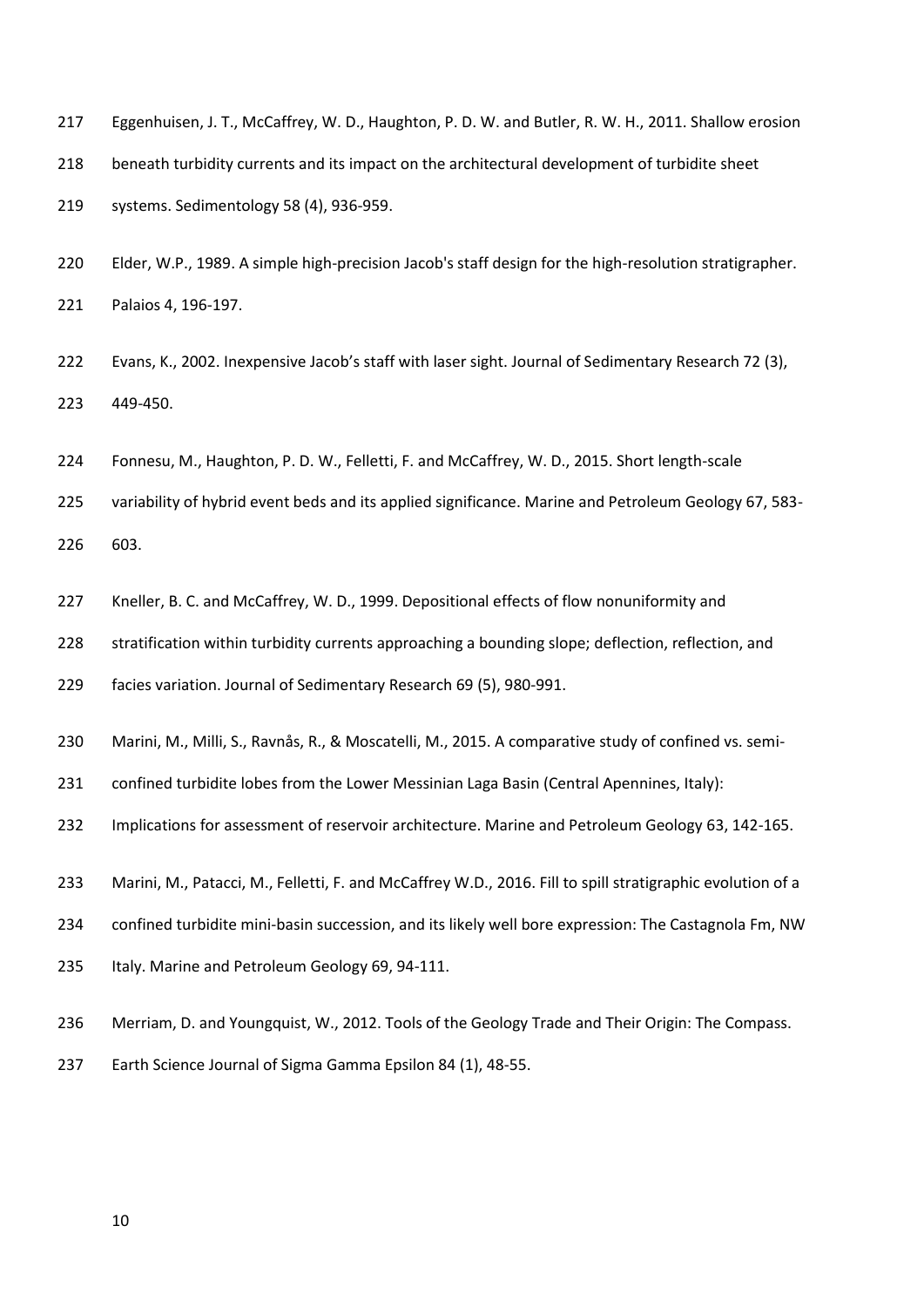- Patacci, M., Haughton, P. D. W. and McCaffrey, W. D., 2014. Rheological complexity in sediment gravity flows forced to decelerate against a confining slope, Braux, SE France. Journal of Sedimentary Research 84 (4), 270-277.
- 241 Prélat, A. and Hodgson, D. M., 2013. The full range of turbidite bed thickness patterns in submarine
- lobes: controls and implications. Journal of the Geological Society of London 170, 209-214.
- Southern, S. J., Patacci, M., Felletti, F. and McCaffrey, W. D., 2015. Influence of flow containment
- 244 and substrate entrainment upon sandy hybrid event beds containing a co-genetic mud-clast-rich
- division. Sedimentary Geology 321, 105-122.
- Sumner, E. J., Talling, P. J., Amy, L. A., Wynn, R. B., Stevenson, C. J. and Frenz, M., 2012. Facies
- architecture of individual basin-plain turbidites: Comparison with existing models and implications
- for flow processes. Sedimentology 59 (6), 1850-1887.
- Zhu, Y., Bhattacharya, J.P., Li, W., Lapen, T.J., Jicha, B.R., and Singer, B.S., 2012. Milankovitch-Scale
- Sequence Stratigraphy and Stepped Forced Regressions of the Turonian Ferron Notom Deltaic
- Complex, South-Central Utah, U.S.A. Journal of Sedimentary Research 82, 723-746.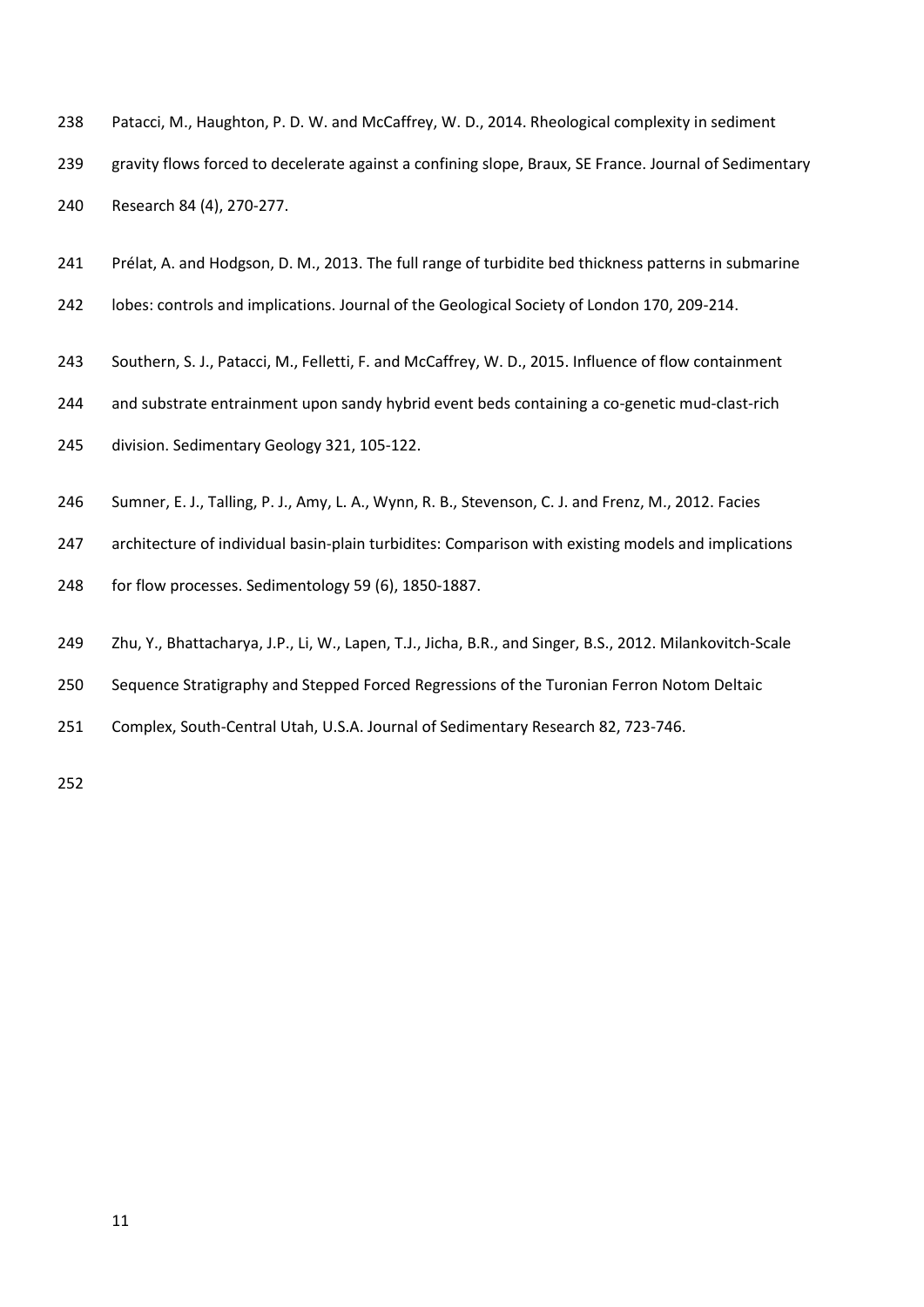

 Figure 1. A tape measure is an effective tool for measuring stratigraphic thicknesses when apparent and real thicknesses tend to coincide (e.g., shallow dipping beds on a vertical cliff). When apparent and real thicknesses of beds diverge (e.g., shallow dipping beds along a crest leading to a hilltop), 257 measurement must be carried out by sighting. In this scenario a Jacob's staff (comprising a rod and sighting device) is the most effective tool for measuring stratigraphic thicknesses. Note that the sighting device can be fixed (as in most traditional designs) or be able to move along the rod (as shown here, in the new design).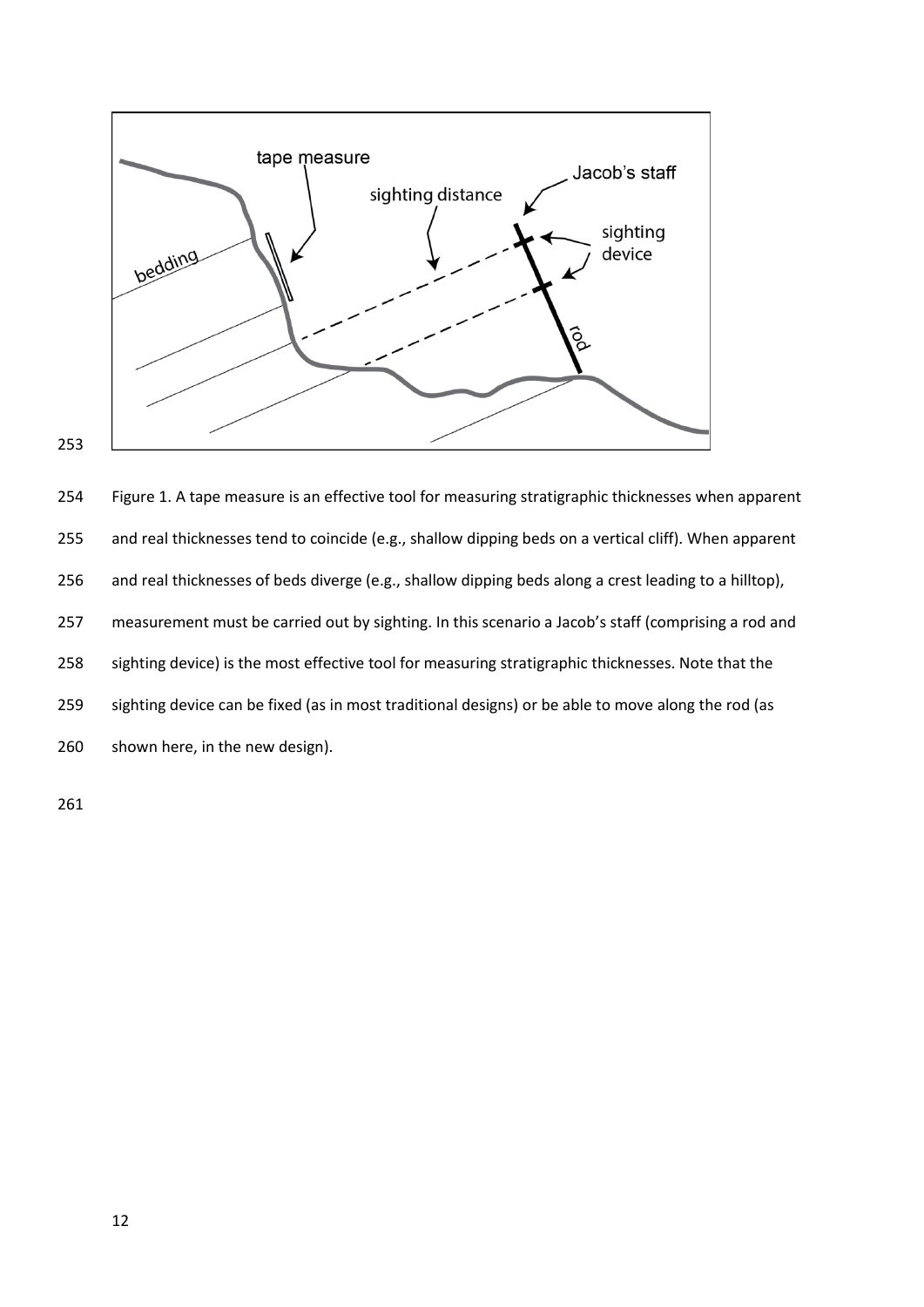

263 Figure 2. A) The new Jacob's staff design. B-C) 3D positioning stage, including an angle gauge with the attached bracket holding a circular spirit level and a base plate compass (note that spirit level and compass are not shown in the technical drawings). D) Laser sighting stage (laser is not shown). E) Connecting mechanism between pieces of the rod. Technical drawings courtesy of Antony Windross.